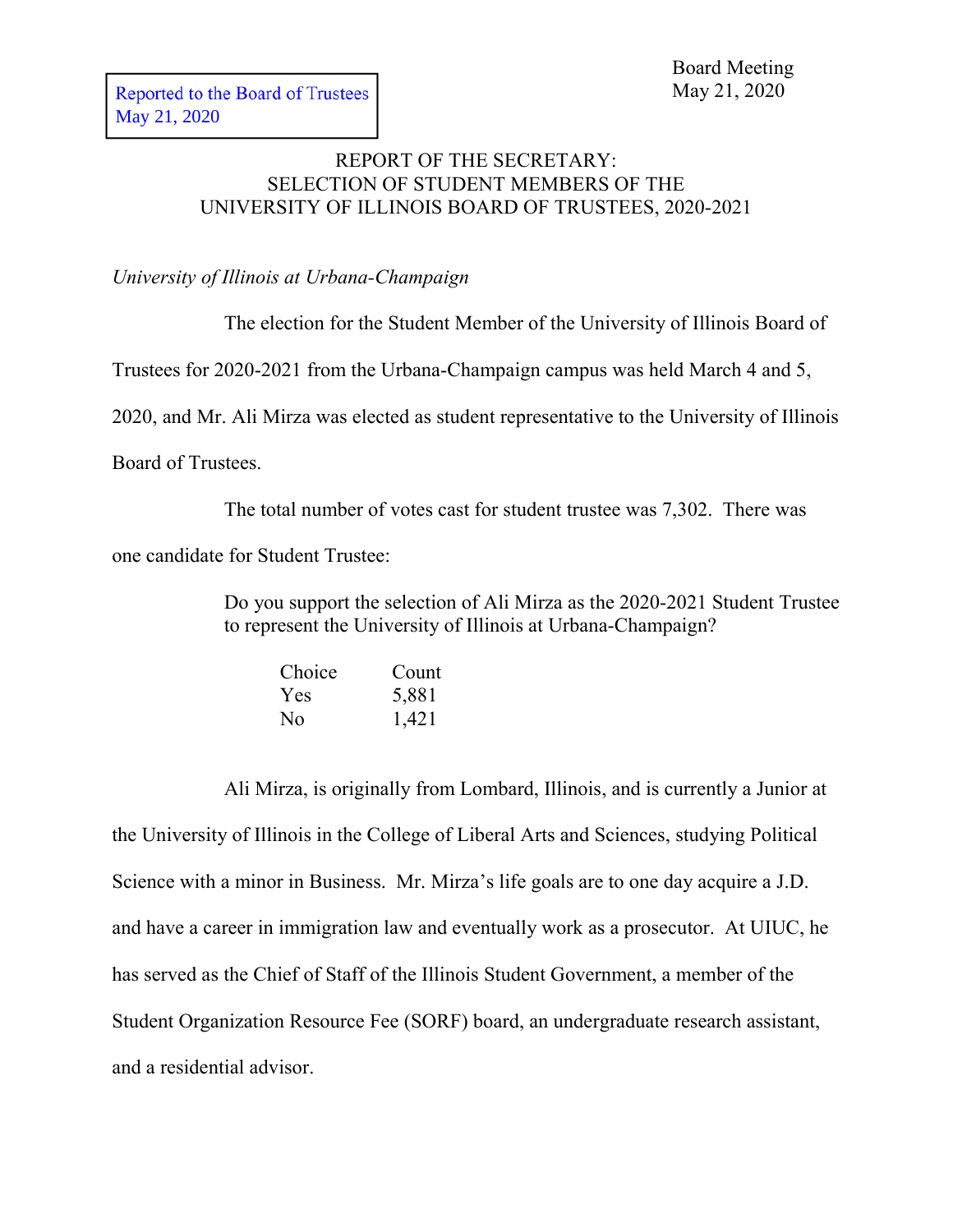## *University of Illinois at Chicago*

The election for the Student Member of the University of Illinois Board of Trustees for 2020-2021 for the Chicago campus was held April 7 and 8, 2020. Ms. Jocelyn Bravo was the declared winner.

The total number of votes cast for student trustee was 997. The final tally for each candidate is listed below:

| Jocelyn Bravo    |     | 498 (Declared Winner) |
|------------------|-----|-----------------------|
| John C. Donners  | 430 |                       |
| David W. Shipyor | -69 |                       |

Ms. Jocelyn Bravo is from Chicago, Illinois, and is currently a senior majoring in Economics and minoring in Business Administration and Math. She is a member of the College of Liberal Arts and Sciences, as well as the Honors College. Ms. Bravo previously served as the President of the Honors College Advisory Board, the Vice President of the Undergraduate Student Government, and the Webmaster of the Economics Club. Her ongoing leadership experiences include serving as an executive board member of UIC Bonfire, the Economics Club, and the newly founded Latinx Student Union. Ms. Bravo also works as a Tele-Counselor for the Latin American Recruitment and Educational Services and Recruitment Leader for the College of Liberal Arts and Sciences.

Ms. Bravo is honored to serve as a Student Member of the Board of Trustees and committed to advocating for the diverse population at the University of Illinois at Chicago.

## *University of Illinois at Springfield*

The 2020-2021 Student Government Association (SGA) election, which included the election for the student representative of the University of Illinois Board of